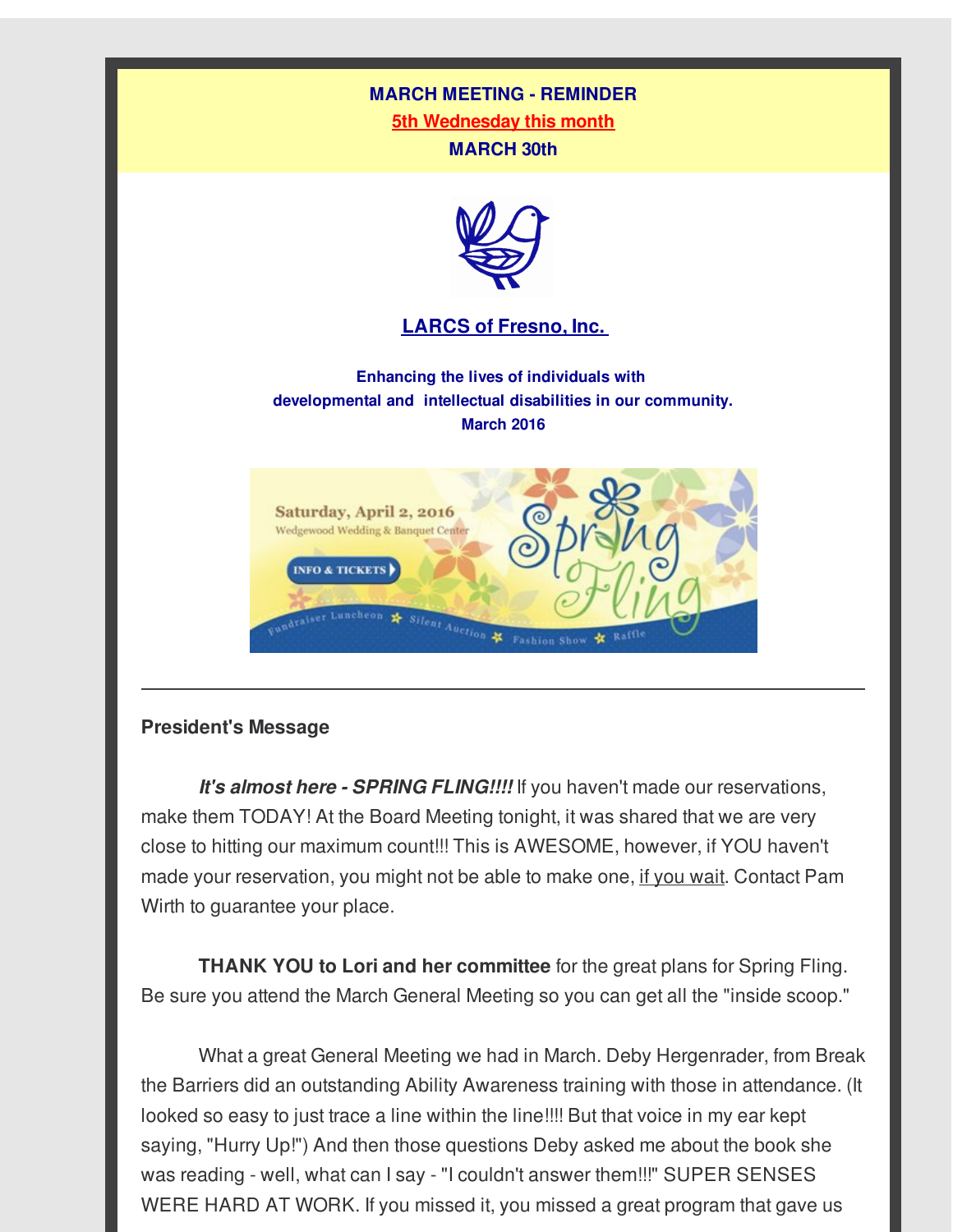an inside view of disabilities.

DO YOU HAVE CANNING JARS AT HOME??? We want them!!! If we can recycle jam and canning jars, we can save a lot of money for next year's workshops. Bring them to our March General Meeting and Patty Fitchner "will take them off your hands."

## **MARCH GENERAL MEETING IS ON THE 5 th WEDNESDAY, MARCH 30th DUE TO THE TRADITIONAL EASTER/SPRING SCHOOL VACATION.**

**So, put it in your calendar NOW - March General Meeting is Wednesday, March 30 Loewen Center - 4490 E. Ashlan (Ashlan & 168) 5:30 PM Dinner/6:00 PM meeting.**

# Jan

Visit Our [Website](http://r20.rs6.net/tn.jsp?f=001y1ltD-1ldJDzDiVwNHG-Es5HooYJqU2RTJRjSvwn_LiyjeQXwVNZuLMiC267eIZ7GQAdJ7ah9ko2DeElQihJ_8L7R-PSII3JEGlc04OwULL7dydCEPSYp51G6f6VktLeAUhyMPDb58LqHb9zHmhqyl1iqNxjqWZqm-HE0wfbL3k=&c=&ch=)

## **FRIDAY, MARCH 18, 2016**

## **Seven Year and Sustaining Luncheon**

**San Joaquin Country Club 10:30 No Host Social Hour 12:00 PM Lunch Served Cost: \$20 per person**



**2015 Luncheon - Past Presidents PLEASE COME!!!**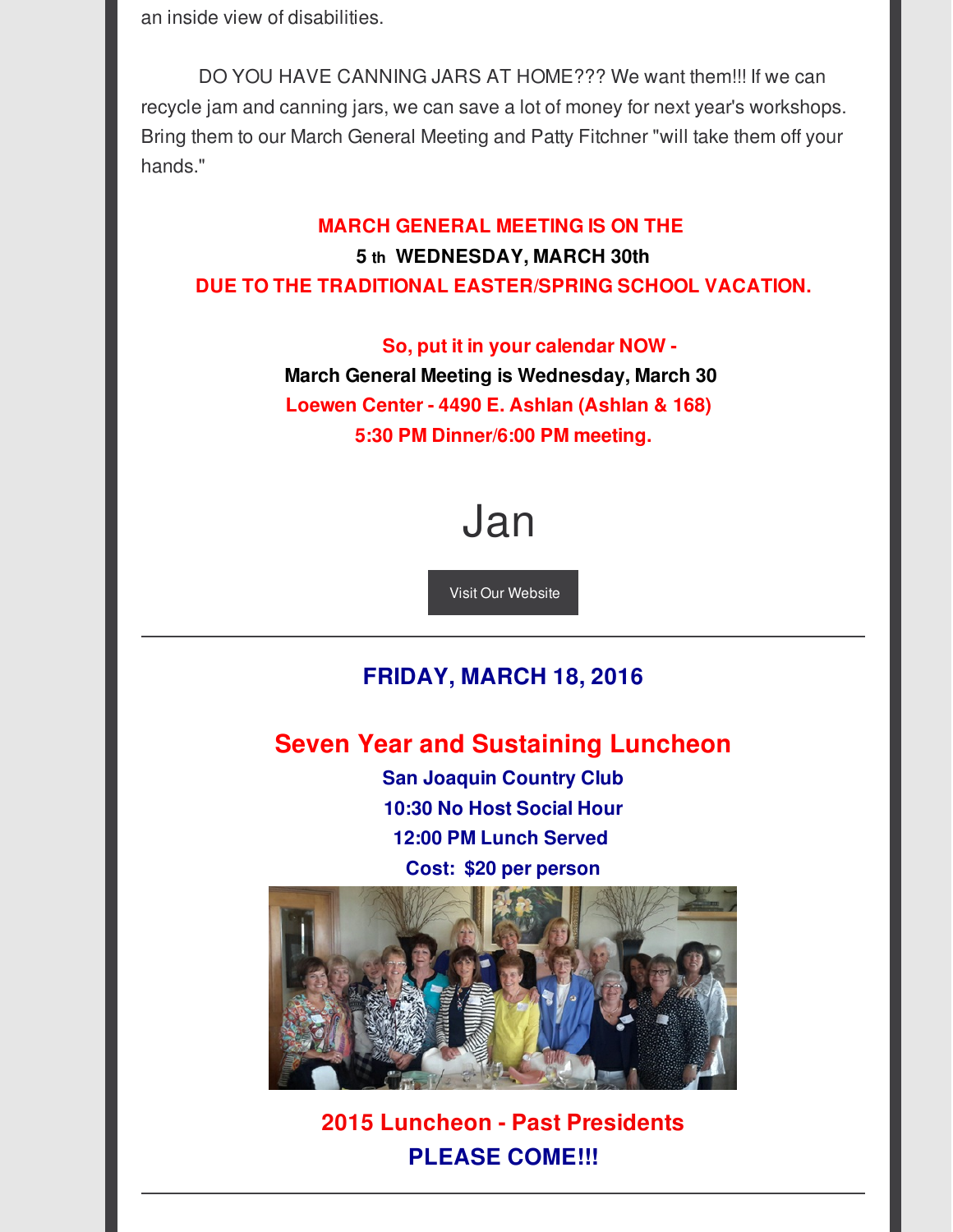

*Katrina Pleshe Principal from Addicott General Meeting, March 30th*

Katrina will be speaking about the upcoming Sports Day, sharing the date and location and also providing an update on the remodel status of the school.

# **REPORT FROM THE NOMINATIONS COMMITTEE:**

## **2016 - 2017 EXECUTIVE BOARD STANDING COMMITTEES**

## **EXECUTIVE BOARD**

**PRESIDENT JAN ZOLLER**

**PRESIDENT ELECT PAM WIRTH**

**THIRD VP (SYSTEMS) (WEB) FOURTH VP (E-NEWSLETTER) JUDY KUBALE**

**TREASURER PAM WIRTH**

**RECORDING SECRETARY SUE CALVINO**

**CORRESPONDING SECRETARY BIRDS OF A FEATHER**

**STANDING COMMITTEES**

**FIRST VP (LUNCHEON) LORI RAMIREZ/ALEXIS SAVAROS/MARY HOWARD**

**SECOND VP (BUNDLES) PATRICIA TRAFICAN / JAN ZOLLER**

**PAM WIRTH LORI RAMIREZ**

**LORI RAMIREZ**

**PATRICIA TRAFICAN**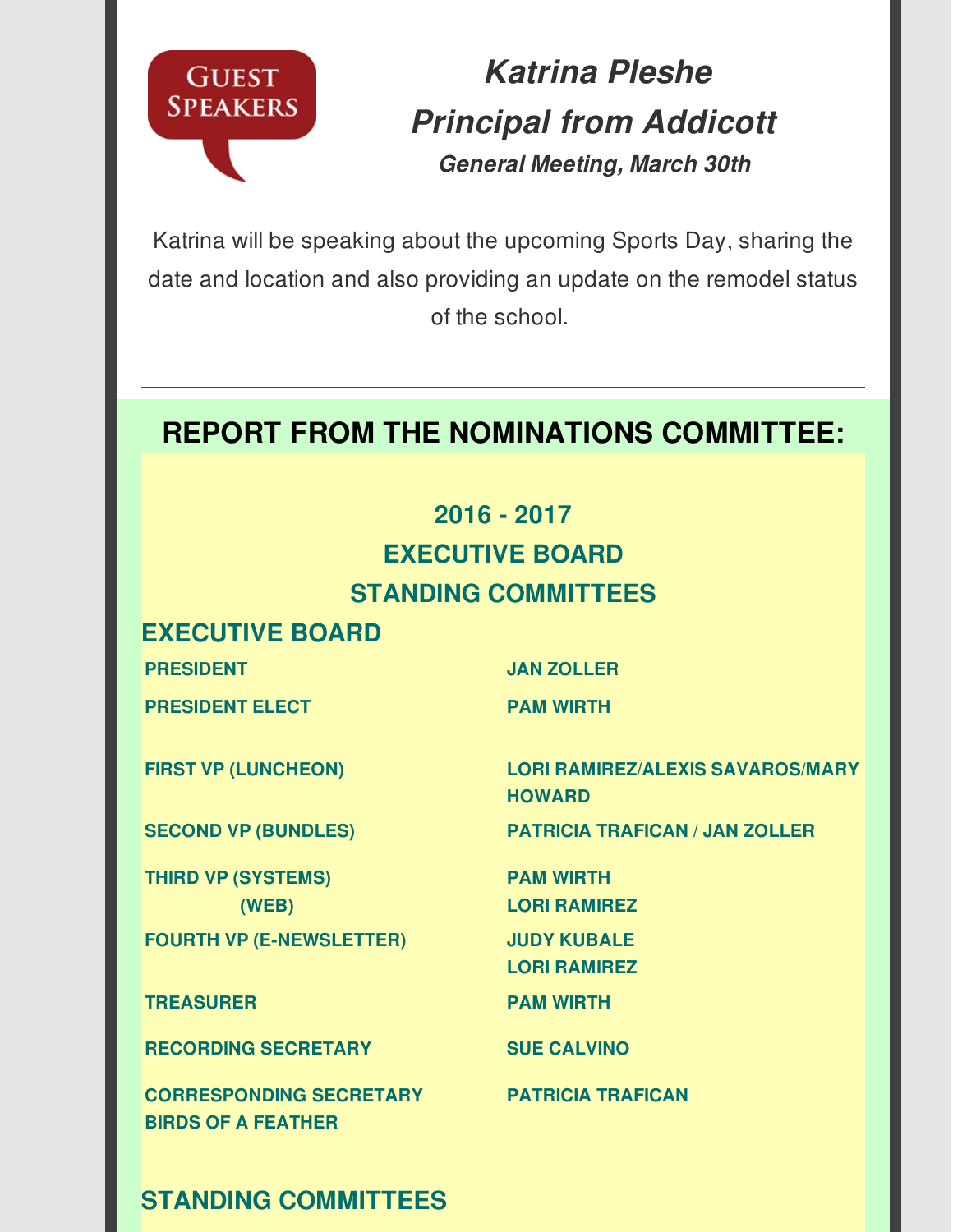**BUDGET AND FINANCE PAM WIRTH COOKBOOKS PAM MIGHACCIO/DONNA JOE EDUCATION & PROGRAMS DEBBIE TRAFICAN-HEINZ JR. LARCS, SPECIAL OLYMPICS MIRIAM NORQUIST MEMBERSHIP, ROSTER CRYSTAL MCLAUGHLIN NOMINATIONS KATHY FARMER PARLIAMENTARIAN SALLY MALY PUBLICITY, MARKETING DEBBIE TRAFICAN-HEINZ HISTORIAN KATHY FARMER SEVEN YEAR & SUSTAINING SALLY MALY SOCIAL & TELEPHONE SHARON DUNN, PAM LINSNER, KRISTIE KEMP SCHOLARSHIP PAM LINSNER COUNTRY STORE (WORKSHOPS) SUE CALVINO, PATTY FITCHNER**

## **NOMINATIONS COMMITTEE**

**1-5 YEAR MEMBER LEANNE HUBBELL 5-7 YEAR MEMBER PATRICIA TRAFICAN 7+ YEAR MEMBER JAN ZOLLER**

**MARY HOWARD**

**PRESIDENT ELECT PAM WIRTH**

# **Spring Fling**

**Fashion Show/Luncheon**

**April 2, 2016 Wedgewood Banquet Center**

**Here is a reminder of the event expectations for each LARC member:**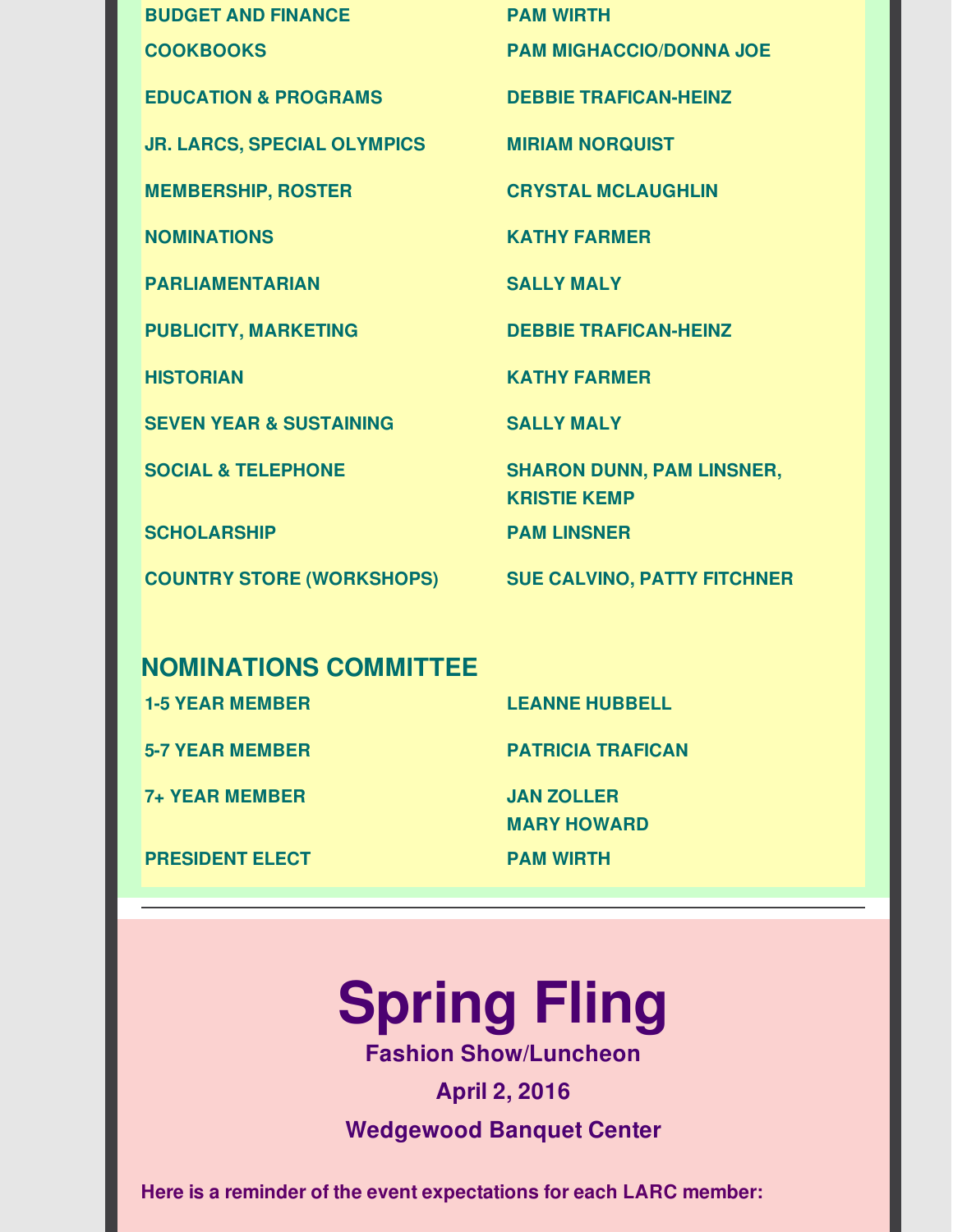**Each Member is expected to arrive at 8 AM the morning of April 2nd to assist in set-up for the Luncheon. If you have a conflict - you must contact Lori Ramirez or Jan Zoller.**

**Dessert Auction: DROP OFF April 1st from 4 - 7 PM** at Pam Linsner's Home. Each member is asked to bake one item and then be nicely wrapped. And two baked items would be greatly appreciated if you have the time.

**Silent Auction: DROP OFF items March 21 - 25** at Pam Linsner's Home. Call first - 978-7492 or 438-0221. Your items should be total value of \$75. It can be three items at \$25, two items at \$25 and \$50 etc. or just one item at \$75. Donation Letters are attached in this eNewsletter.

**Raffle Prizes:** SELL, SELL, SELL!!!! Great Prizes!!!!!!!!!!!!!

With LARC LOVE,

Spring Fling Chairperson Lori Ramirez

# **The Committees.......**

| <b>Invitations</b>    | <b>Patricia Trafican</b>                |  |  |
|-----------------------|-----------------------------------------|--|--|
| <b>Publicity</b>      | Pat Kourafas, Jan Zoller                |  |  |
| Reservations/Check In | <b>Pam Wirth</b>                        |  |  |
| <b>Check Out</b>      | Peggy Murphy, Sue Calvino               |  |  |
| <b>Decorations</b>    | <b>Judy Kubale and Marilyn Rabusin</b>  |  |  |
| Food/D.J./Music       | Lori Ramirez                            |  |  |
| Dessert Table         | Debbie Trafican-Heinz, Pam Mighaccio    |  |  |
| <b>Wine Bar</b>       | Dena Pappas Karaszi, Kathy Angelos      |  |  |
| <b>Fashion Show</b>   | Alexis Savaros and Dona Noble           |  |  |
| <b>Silent Auction</b> | Pam Linsner, Kathy Farmer, Sharon Dunn, |  |  |
|                       | Kristie Kemp                            |  |  |
| Raffle & Jr. Larcs    | <b>Miriam Norguist</b>                  |  |  |

## **RAFFLE 2016 SELL SELL SELL! NEED MORE TICKETS TO SELL?????**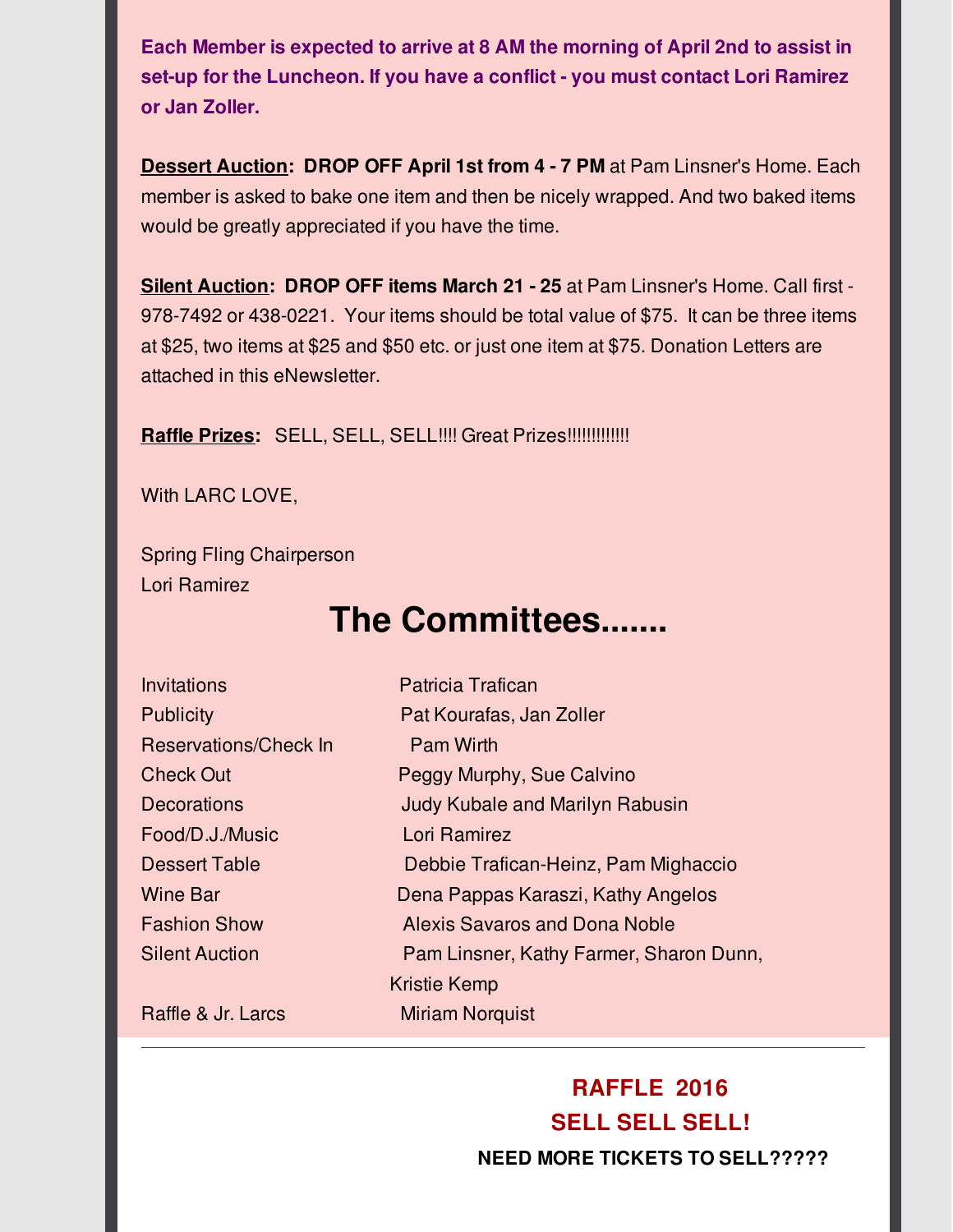

I have **raffle tickets** to sell for some amazing prizes and so little time to do it! Remember that in years' past raffle ticket sales have accounted for at least or more than a third of our overall profit.

Who wouldn't want to win a 3 day stay in a **Monterey luxury home, \$1000 cash, 4 Oakland Raider tickets, or a \$500 gift certificate for jewelry!!!**

Tickets will be available at the next Spring Fling meeting on March 16 and the general meeting on March 30. It is important to SELL SELL SELL most tickets before the big day. The more money we make the more money we have to serve others!! Call me to turn in money, ticket stubs and/or get more tickets. I will pickup and deliver!!! Thank you for your continued support and hard work!!!

> Miriam Norquist Raffle Committee Chairwoman 559-977-4110 559-298-4886 miriamnorquist@att.net

## **SILENT AUCTION - 2016 SPRING FLING**



**Please remember we are each responsible for: 1 to 3 items with a combined value of \$75**

**Items must be WRAPPED, READY for the Auction!**

1. Attach a "Commitment Sheet" attached that tells us the Name, Address of Donor and LARC Member bringing it, as well as a suggested \$\$ value.

2. If your item is a gift certificate, please make a copy of it and turn it in with the item. The copy will be on display at the auction.

**All items should be turned in between March 28th and April 1st** at my house, 2697 W. Sierra (between Marks and Van Ness).

#### **Please call first 978-7492 or 438-0221.**

You may also give them to me at our meetings. Please call me with any questions.

THANK YOU for helping make Silent Auction a SUCCESS! Pam Linsner 978-7492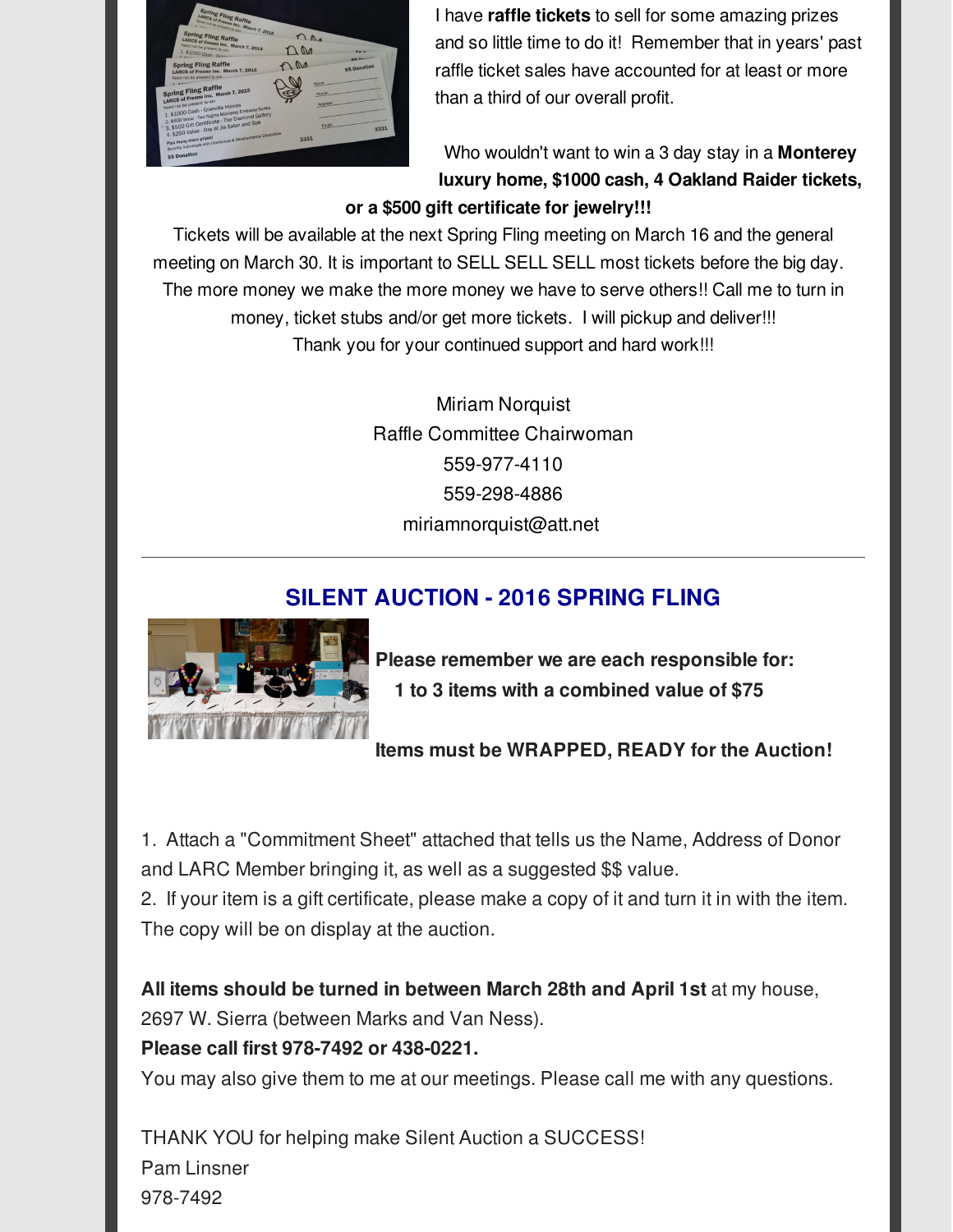438-0221

**[Business](http://r20.rs6.net/tn.jsp?f=001y1ltD-1ldJDzDiVwNHG-Es5HooYJqU2RTJRjSvwn_LiyjeQXwVNZuNXYuAEup46jz2Za35Cpd5JKYCAyBKNdKIQRZ2dwo4QInOHXN8s4amMGvi-NAX5afPb4sXPQTDZZuY35nwneY_RIobFt-0cBZohaiZ666E3iDAJIorY_yalDBUMRLAlZx1gfUpAeqbBVSxrpQHiLi2vlPvHA6XtGOZH2p6xsqhjNkYHAOv2keaVTPnT-K96Gqg==&c=&ch=) Letter - attached [Commitment](http://r20.rs6.net/tn.jsp?f=001y1ltD-1ldJDzDiVwNHG-Es5HooYJqU2RTJRjSvwn_LiyjeQXwVNZuNXYuAEup46juGYxjE-kfD8xjVVtp4-3JigP4R85JRh3FFf31Hh5ivqMN_kFiOc9LVQcsUr4SYHpzvoPkY92htRz5AARjVd7EjrRD13fADECxPSZVbQ4jcc30Y_FWI7fEkxS-Dioqoxy_4ifol8ooB8aomtbn4IjMvm8chSSgWXZ4h4SRb3mn0KRgsJLSynZTg==&c=&ch=) Sheet - attached**

**JARS, jArs, JaRs.... YES, we need jars in all sizes.. Sizes needed: 4 oz, 8 oz, 1 pint, 1 quart**



**Make arrangements with Patty or Alexis to drop**

**off your jars.**

**Patty Fitchner (438-1808)**

**Alexis Saravos (269-2777)**



**SPECIAL OLYMPICS NEWS**



**More than 200 athletes, coaches, and volunteers, participated in the annual three-day SONC Winter Games at China Peak this past February 21-23. Athletes put all their energies into alpine skiing, cross country skiing, snowshoeing, and bunny hill events. Gold, silver and bronze medals were awarded over three days of great weather and snow conditions during tri-tip and spaghetti dinners at the Shaver lake Community Center. Athletes and volunteers entertained their guests with their talents at the annual talent and skit show. Larcs of Fresno, Inc. was recognized for their continuing sponsorship of many Special Olympic events. Fun was had by all.**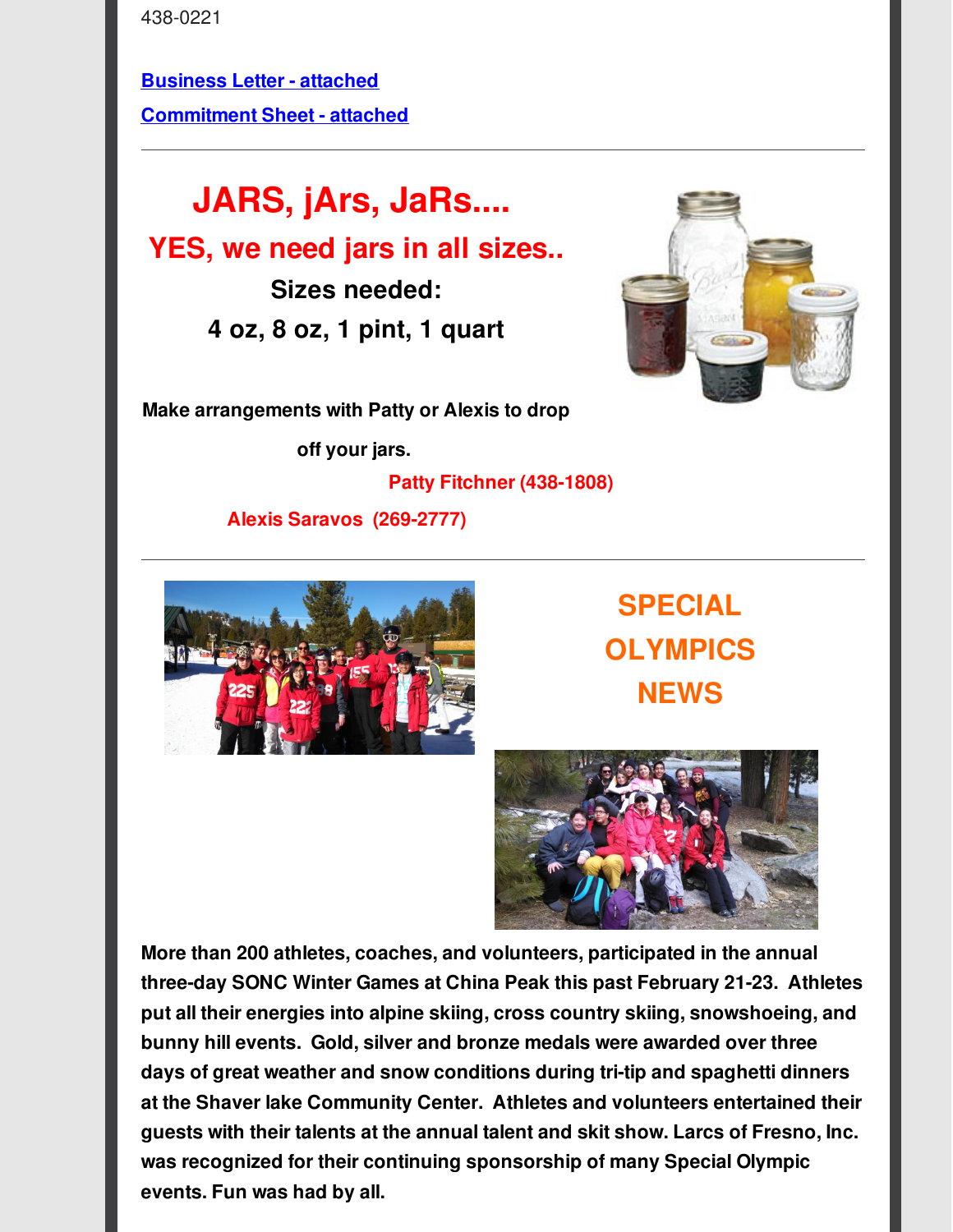#### **Upcoming Events**

**March 20 SONC Regional Basketball Hoover High school 9-2 April 27 Track and Field Clovis North High School 9-2 Please contact Miriam at 298-4886 or [miriamnorquist@att.net](mailto:miriamnorquist@att.net) if you would like to attend.**

**Please check the LARCS website for the complete SONC calendar.**

#### **LARCS SUPPORTS SPECIAL OLYMPICS NORTHERN CALIFORNIA CENTRAL VALLEY REGION**

**Special Olympics** Northern California sonc.org



#### **2015-2016 CALENDAR OF [ACTIVITIES-4th](http://r20.rs6.net/tn.jsp?f=001y1ltD-1ldJDzDiVwNHG-Es5HooYJqU2RTJRjSvwn_LiyjeQXwVNZuK3AUiZKNnsPG_X4Ad_sUZAAXCLU7lqA87hUs4WtHh_OqZSI1PDAVjiQsnjMMKUzxjco0mF4cWn-fChzIlbD1ZYmboJ6yJ3BfVZL4vx7SBl-mToV2u-fDfSP-AdaA_pq59tpSzs8BPXcK9Wuy68O-aDRZ5Eyathva24xvE4_9-4i7UegRP-Xv2jTpnew_aG72w==&c=&ch=) Revision**

| <b>DATE</b>                      | <b>EVENT</b>                                                                            | <b>LOCATION</b>                                               | <b>CONTACT</b>                                                | <b>PHONE &amp; EMAIL</b>                         |
|----------------------------------|-----------------------------------------------------------------------------------------|---------------------------------------------------------------|---------------------------------------------------------------|--------------------------------------------------|
| <b>March</b><br>20th             | <b>SONC</b><br><b>Regional</b><br><b>Basketball</b>                                     | <b>Hoover</b><br><b>High</b>                                  | <b>Oscar</b><br><b>Hinojosa</b>                               | oscarh@sonc.org                                  |
| <b>April</b><br>27 <sub>th</sub> | <b>Track &amp; Field</b><br>(Schools &<br><b>College</b><br><b>Based ATP's</b><br>only) | <b>Clovis</b><br><b>North</b><br><b>High</b><br><b>School</b> | <b>Oscar</b><br>Hinojosa &<br><b>Roman</b><br><b>Gonzalez</b> | 355-6034<br>oscarh@sonc.org                      |
| <b>April</b><br>30th             | <b>SONC</b><br><b>REGIONAL</b><br><b>Aquatics</b>                                       | <b>Clovis High</b>                                            | <b>Michele</b><br><b>Carmichael</b>                           | 451-4057<br>Michele.carmichael@fresnounified.org |

**Attention all Larcs and sustaining Larcs**

**The following Special Olympics Northern California events need your time and energy. Please check out the SONC calendar of events for specific information on dates, times, place and contact people.**

## **JR LARCS NEWS**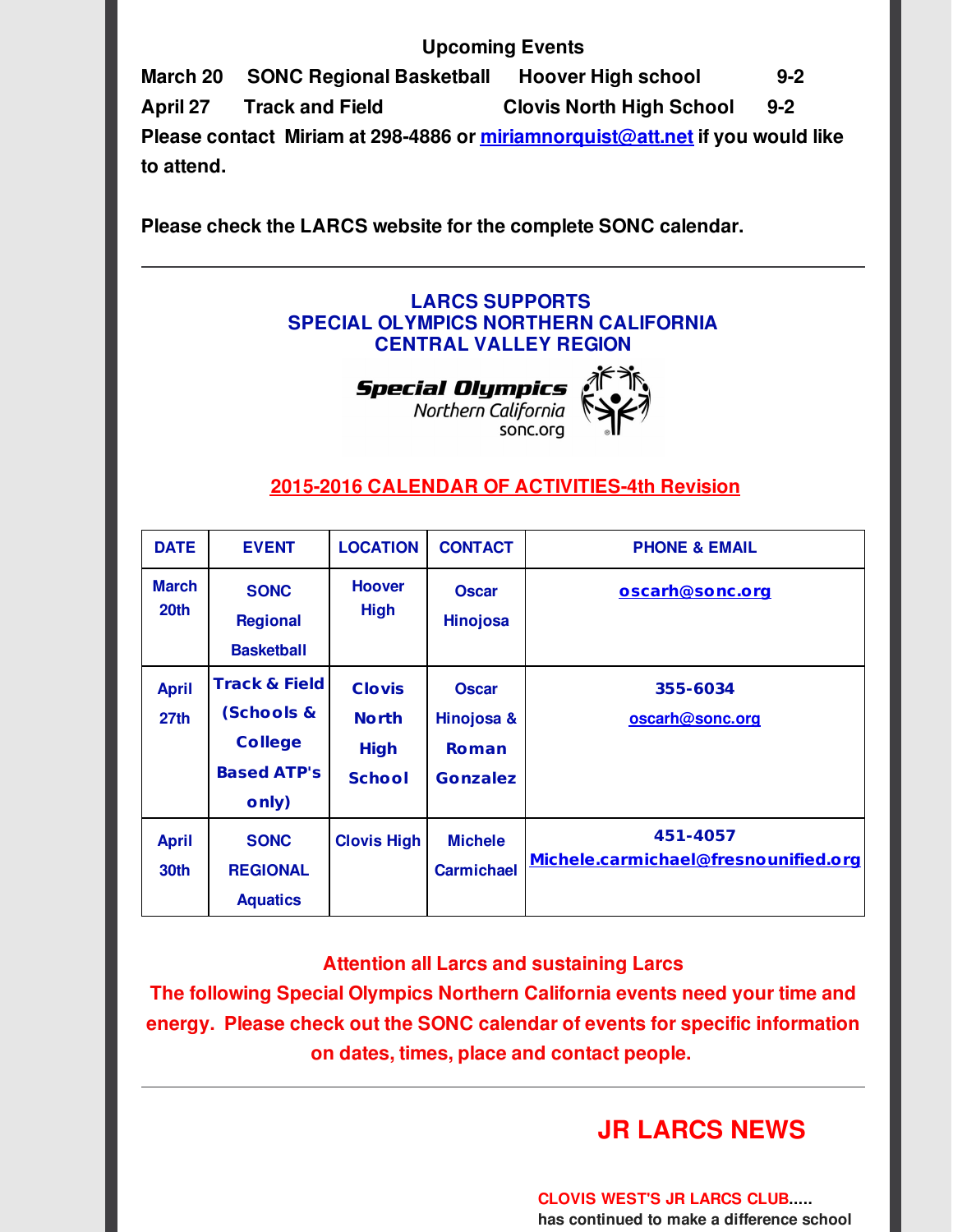

**wide through various events throughout each month. Clovis West hosted a very successful Valentine's Day celebration which included all CUSD special needs students, teachers, and volunteers. We also assisted coaching for Jr Special Olympic basketball that took place at Hoover and Bullard High School.**

**In addition to being involved in sporting and holiday events, Jr. Larc members also**

**dedicate time during lunch and free time to form relationships with other students with intellectual disabilities. Social Buddies is a program that allows students to hang out, grab a lunch and just get to know each other better and build a bond. Clovis West's Special Education teacher, Mr.Persons has also opened the opportunity of Collaborative Mentoring up for students to get even more involved. This class will allow students to gain knowledge of intellectual disabilities and help their peers at the same time.**

**On March 2nd, Bullard ROCK's Club held a lunch time rally endorsing the Spread the Word to End the Word campaign. This national campaign helps to end the derogatory use of the word "retard" and "retarded" from daily speech. The Special Olympics Committee from Bullard's leadership class generously helped every lunch period from one week before the rally until the day of, selling shirts asking to Respect the "R" Word.**

The annual Polar Plunge is also upcoming and is again planned to be held at the Bullard Pool on **Saturday March 12th. Many students and community members are jumping into the treacherous heated pool in efforts to raise money for Special Olympic athletes. If you would like donate to a team or individual polar plunger please visit [http://www.polarplungenorcalnv.com/fresno](http://r20.rs6.net/tn.jsp?f=001y1ltD-1ldJDzDiVwNHG-Es5HooYJqU2RTJRjSvwn_LiyjeQXwVNZuBx1dF6fbqFUmDkt-rj6riFQnhJTzq5zN16zWm6SkniqiuFV0c4VwTbTkAWGnPiFdBeGJhP0WZuceJMH5nOgr5_RqIQrd6pwG-L4zbc71kB8mNoFoFt6UtG2S6mA5B2PJfnfT1hN_0_Q7MqiomZzafI=&c=&ch=)/.**



# **Social and Telephone SAVE THE DATE:**

**May 27, 2016 is the LARCS MAY DINNER MEETING. Additional information will be provided in the April Bulletin.**



**Please let Peggy know if you have updates that need to be made to the RED BOOK.**

> **Peggy Murphy 506 E. Chesapeake Circle, Fresno, CA 93730**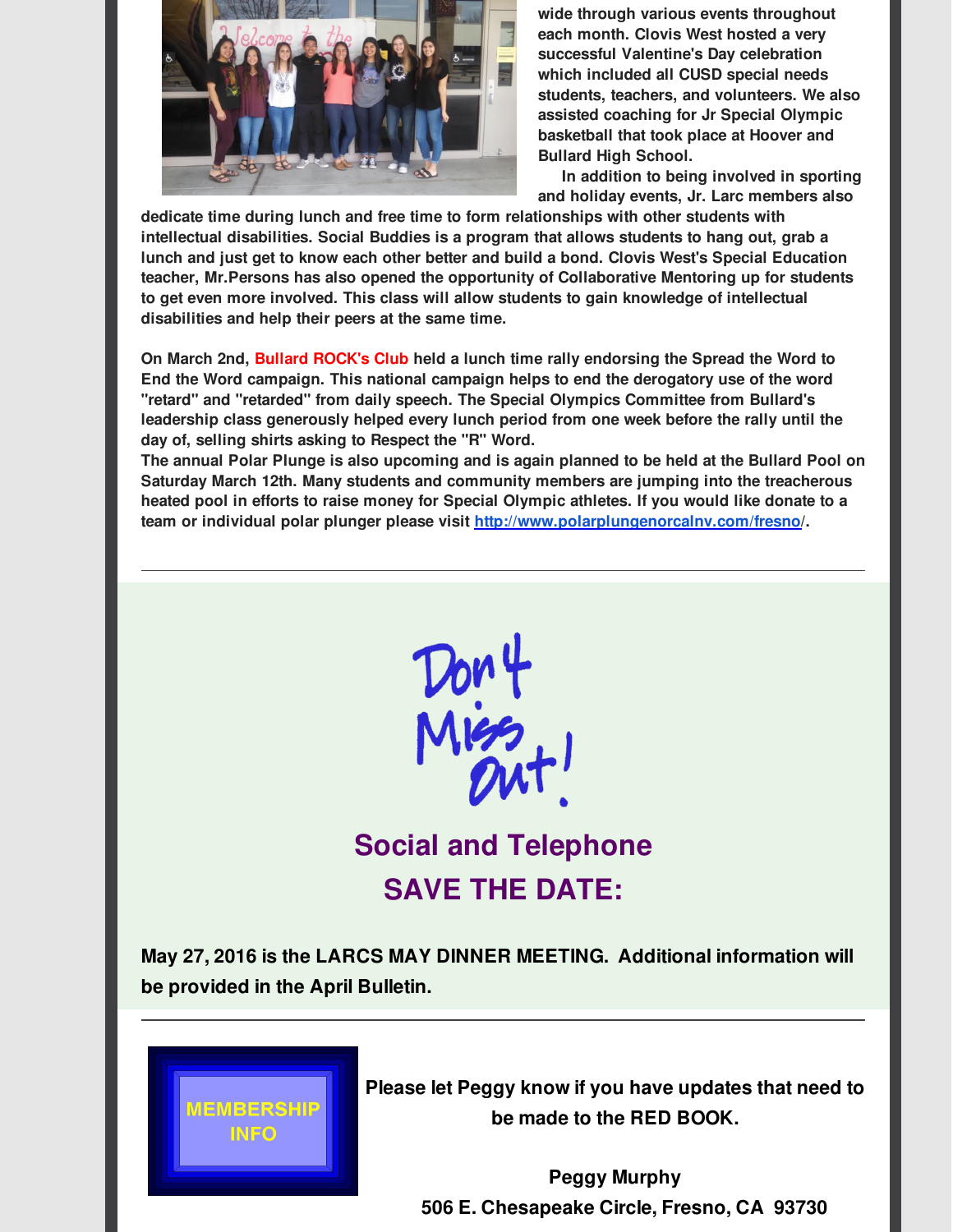**Cell - 355-4522 / Home - 434-5428 mmmpmurphy@sbcglobal.net**

#### **[MEMBERSHIP](http://r20.rs6.net/tn.jsp?f=001y1ltD-1ldJDzDiVwNHG-Es5HooYJqU2RTJRjSvwn_LiyjeQXwVNZuGeHwojvU5NOYZTrQ6f_EmbpVjA9cG7DorWHPJVF6LoZ2PsJEUmtmmcMlIzRcWCjw09sO6GeDR1qx9nBcl1X0qVmH0szeiRB1_J-_VGcP14BfAzEKHNP-X58m5DGD05zKmf1yULFh_3l5aA_wnBBhCZFNvMSNmdrNKnTUEzcTWm5AHjPIfdZtgVzpNsWojTIKA==&c=&ch=) APPLICATION**

## **LARCS SHARES CARD**

**Please use your Save Mart SHARES Card each time you shop at Save Mart.**



**WHY should I use it???**

**LARCS will receive a donation from SaveMart EACH time a purchase is made at their store. LARCS receives this money on a quarterly basis which means FREE MONEY for the LARCS program.**



## **TWEET... TWEET... and OTHER NEWS**

#### **BIRDS OF A FEATHER NEWS:**

**Please contact Patricia Trafican by phone or email when you have information about any of our LARCS. Patricia Trafican 906-2153 ptrafican@yahoo.com**

#### **COOKBOOKS:**

**Please contact Michelle Patch at 289-2244 for cookbooks. They make great birthday, wedding shower, house-warming, Thanksgiving and Christmas gifts. Current price: \$15.00**



*MARCH Jan Zoller 03/10 Kristie Kemp 03/16 Jaime Harlan 03/20 Pam Mighaccio 03/24 Kathy Angelos 03/28*

*APRIL Alexis Savaros 04/17*